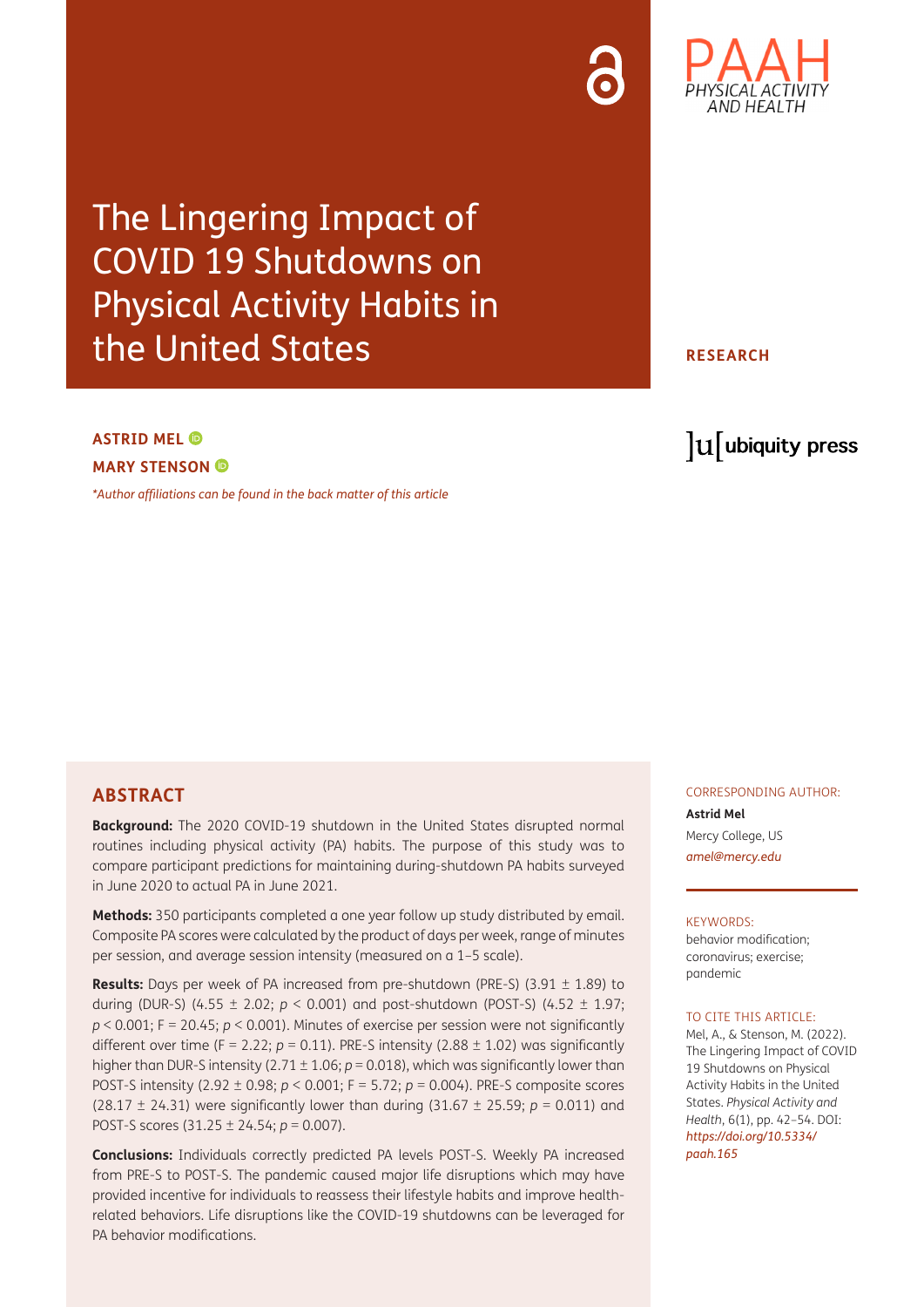#### **INTRODUCTION**

The COVID-19 pandemic restrictions limited access to fitness centers and impacted time availability for physical activity (PA). The World Health Organization recommends that adults participate in 150 minutes of moderate to vigorous intensity aerobic exercise per week to reduce the risk of chronic diseases and improve quality of life ([Bull et al., 2020](#page-10-1)). PA increases self-confidence and self-efficacy [\(Kesaniemi et al., 2001](#page-11-0)) and is beneficial for managing anxiety, depression, and stress ([Bezerra et al., 2020;](#page-10-2) [Cooney et al., 2013](#page-10-3); [Wolf et al., 2021](#page-12-0)). PA also improves cardiovascular health (Peçanha et al., 2020) and strengthens immunity (Nieman and Wentz, 2019), which may provide added protection from serious complications as a result of COVID-19 ([Dwyer et al., 2020](#page-11-1); [Laddu et al., 2020\)](#page-11-2). Simpson and Katsanis ([2020\)](#page-11-3) noted that while exercise will not prevent COVID-19 infection, PA should be strongly promoted to counteract the negative effects of stress caused by COVID-19 shutdowns.

While the restrictions implemented as a result of the pandemic varied, they had a significant impact on PA worldwide. In the UK, for example, McCarthy et al. ([2020\)](#page-11-4) reported 63% of people decreased PA during the shutdown. In Belgium, researchers found 58% of low active adults increased physical activity more during the lockdown than those classified as high active ([Constandt et al., 2020](#page-10-4)). Of individuals classified as high active before the shutdown, only 36% reported increased activity during the shutdown [\(Constandt et al., 2020\)](#page-10-4). In Canada, Lesser and Nienhuis [\(2020](#page-11-5)) found that PA was strongly related to wellbeing outcomes specifically in inactive individuals. The authors noted that health promoting measures should be directed towards inactive individuals to improve wellbeing during the pandemic ([Lesser and Nienhuis, 2020\)](#page-11-5). Some individuals experienced more time for PA due to fewer options for social activities and reduced commuting or work time. Others took on more dependent care or work responsibilities and perhaps had less time for discretionary activity. Many people lost PA accountability due to fitness center closures and limited interactions with other people (Kinnafick et al., 2014). Fitness apps and online training websites started offering services for free or reduced cost during the COVID-19 crisis in the hopes of helping people stay active and/or encouraging new members to subscribe ([Morning Consult, 2020](#page-11-6)).

Several researchers have examined the impact of life changing events (e.g. new jobs, relocation, marriage, children) on PA levels ([Allender et al., 2008;](#page-10-5) [Engberg et al., 2012\)](#page-11-7). The emotional distress and disruption of daily routines caused by life-changing events may influence PA levels and other health related behaviors [\(Engberg et al., 2012\)](#page-11-7). The pandemic upended daily routines and impacted lives significantly enough to interrupt existing health related behaviors. Research is still emerging on the long term effects of the pandemic on physical activity habits. As restrictions lift and daily routines move back towards pre-pandemic life, it is important to gain a better understanding of how PA habits changed when routines were disrupted and examine the long term effects of these changes on PA so health professionals may implement strategies to encourage and promote healthy behaviors ([Chen et al., 2020](#page-10-6)).

PA changes were investigated in the spring of 2020 when the shutdown in the U.S. began [\(Mel and Stenson, 2021\)](#page-11-8). Minutes of PA per week increased during the spring 2020 shutdown; however, average intensity of PA sessions decreased in part as a result of limited access to fitness facilities and fitness classes. Those exceeding the PA guidelines before the pandemic generally maintained PA levels during the shutdown, whereas those not meeting the PA guidelines prior to the shutdown increased PA and were more likely to report they would maintain their increased PA level for one year ([Mel and Stenson, 2021](#page-11-8)).

The purpose of this longitudinal study was to compare participant predictions to actual changes in PA levels one year after the initial survey. The hypothesis was that regular exercisers who decreased PA from March to June 2020 would correctly predict an increase back to typical levels in June 2021. Additionally, those who were not regular exercisers and increased PA from March to June 2020 would correctly predict maintenance of their higher level of PA a year later.

#### **METHODS**

#### **PARTICIPANT RECRUITMENT AND STUDY DESIGN**

The current study is based on a one year follow-up survey that was conducted in June 2021. In early June 2020, a convenience sample of participants was recruited through social media platforms to complete a brief survey about their PA habits before and during the COVID-19 Mel and Stenson **43** *Physical Activity and Health* DOI: 10.5334/paah.165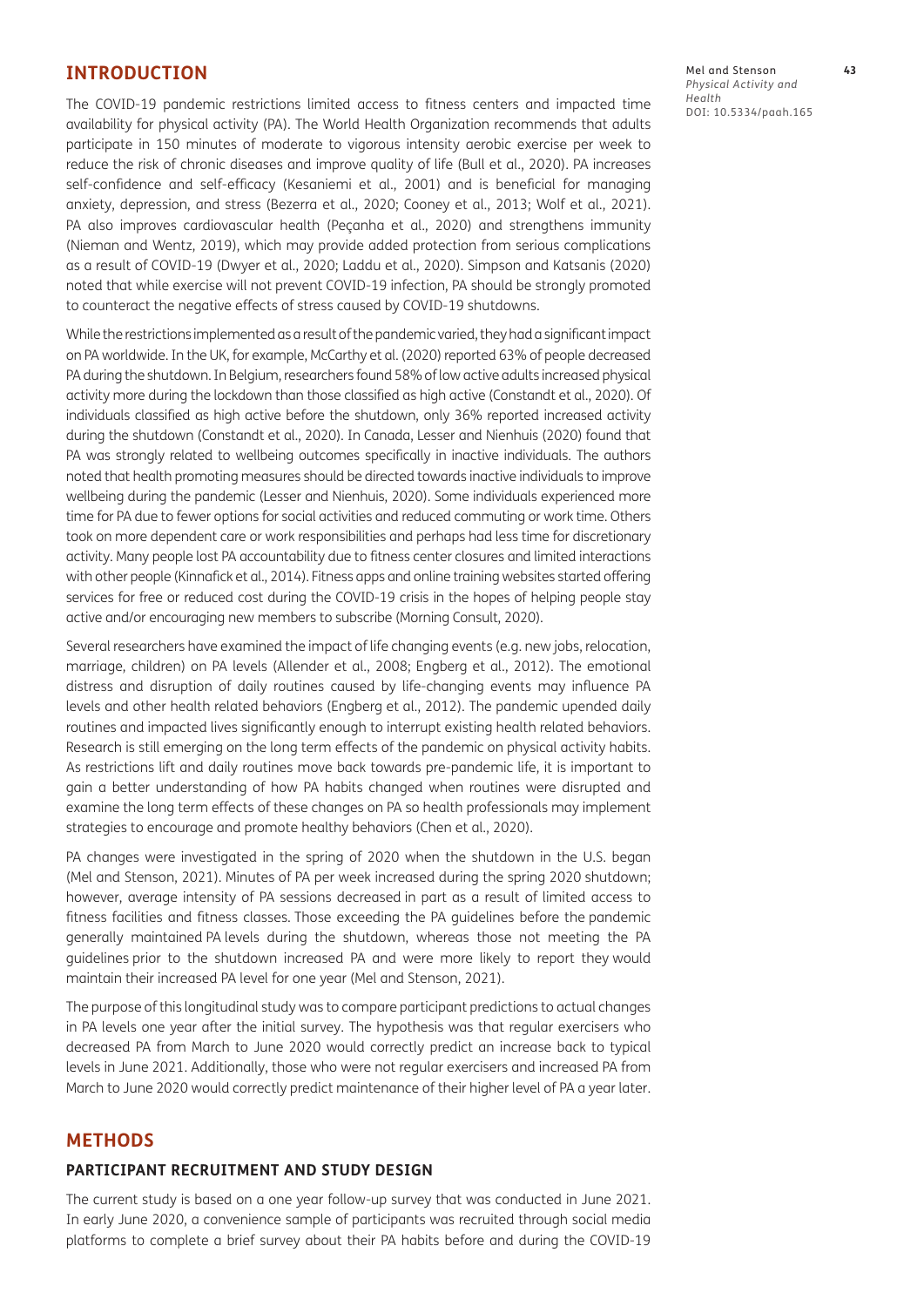shutdowns in the U.S. ([Mel and Stenson, 2021\)](#page-11-8). The only exclusion criteria for the initial sample were individuals who did not reside in the United States from March 2020 to June 2020. At the end of the survey, participants were asked to share their email if they agreed to be contacted in June 2021 to answer a follow-up survey about their actual PA levels at that point in time. The only inclusion criteria for the subsample was participation in the initial study.

All survey questions were developed by the researchers and pilot tested with a small sample for clarity. No questions were altered as a result of pilot testing. Participants gave voluntary informed consent prior to beginning the original survey. Consent included participation in the follow up survey for those who agreed to participate. In order to begin the follow-up survey, participants were reminded of their original voluntary consent. All methods were approved by the Mercy College Institutional Review Board (IRB#20–42).

Demographic questions such as gender identity, race and ethnicity, age, state of residence, annual income, and highest level of education achieved were taken from the initial survey. Demographic questions were included to characterize participants and identify any potential relationships between demographic factors and changes in PA. Additional questions about perceived neighborhood safety and type of residence location (rural, suburban, urban) were also taken from the initial survey to identify factors that may influence outdoor exercise due to fitness center closures. In the initial survey, participants were asked how likely they were to maintain their DUR-S PA habits for one year (1 = very likely, 2 = likely, 3 = unlikely). The current survey is a follow up to compare participant predictions to actual changes in PA levels one year after the initial survey.

PRE-S was defined for participants as early March 2020 and DUR-S was defined for participants as mid-March to early June 2020. POST-S was defined as June 2021 when the one year follow up survey was conducted. For all three time periods, participants were asked to indicate the average number of days each week they participated in PA, average number of minutes per session (0,  $1 = 1-30$ ,  $2 = 31-60$ ,  $3 = 61-90$ ,  $4 = 91-120$ ,  $5 = 120+$  minutes), and average intensity per session (0 = no activity, 1 = very light, 2 = light, 3 = moderate, 4 = high, 5 = maximal intensity activity). For each time period, participants were asked if there was any other information they wanted to share about their PA habits during that time. Additionally, participants were asked if there were any other wellness habits they changed during the COVID-19 pause. These openended questions provided an opportunity for participants to elaborate on their responses.

#### **STATISTICAL ANALYSIS**

Descriptive statistics such as mean, standard deviation, and frequencies were used to describe the survey data. Mann Whitney U tests were performed for major demographic data to examine differences between the current and original samples. Repeated measures analysis of variance were used to compare differences between PRE-S, DUR-S, and POST-S responses to questions about PA habits. Pairwise comparisons were used to determine where significant differences among the three time points occurred. Cohen's *d* and partial eta squared (ηp2) were used to determine effect sizes for significant results.

Repeated measures analysis of variance were also used to compare differences between PRE-S, DUR-S, and POST-S responses for each of three groups: those who indicated they would be very likely, likely, and not likely to maintain their PA habits for one year on the initial survey. For all repeated measures analyses of variance, when the Mauchly's test for Sphericity was significant, Greenhouse-Geisser adjusted degrees of freedom were used. Additionally, the Bonferroni procedure was used for post-hoc tests due to unequal intervals between repeated testing dates. Effect size for repeated measures ANOVAs was calculated using partial eta squared.

Participants were then categorized into one of three groups for PRE-S, DUR-S, and POST-S PA levels. Groups were defined as not meeting the PA guidelines (1), just meeting the PA guidelines (2), and exceeding the PA guidelines (3). Alignment with the PA guidelines was determined by the product of days per week of exercise and average minutes per session of exercise [\(Bull et al.,](#page-10-1)  [2020](#page-10-1)). Changes in the number of participants in each group over time were examined.

Bivariate correlations were also used to examine relationships between change in PA habits, and demographic data. Gender differences in all variables and changes over time were not examined because of the skewed sample (**[Table 1](#page-3-0)**). Cohen's *d* was interpreted using levels described by Cohen [\(1988\)](#page-10-7). Values = 0.2 indicate small effect, values = 0.5 indicate medium Mel and Stenson **44** *Physical Activity and Health* DOI: 10.5334/paah.165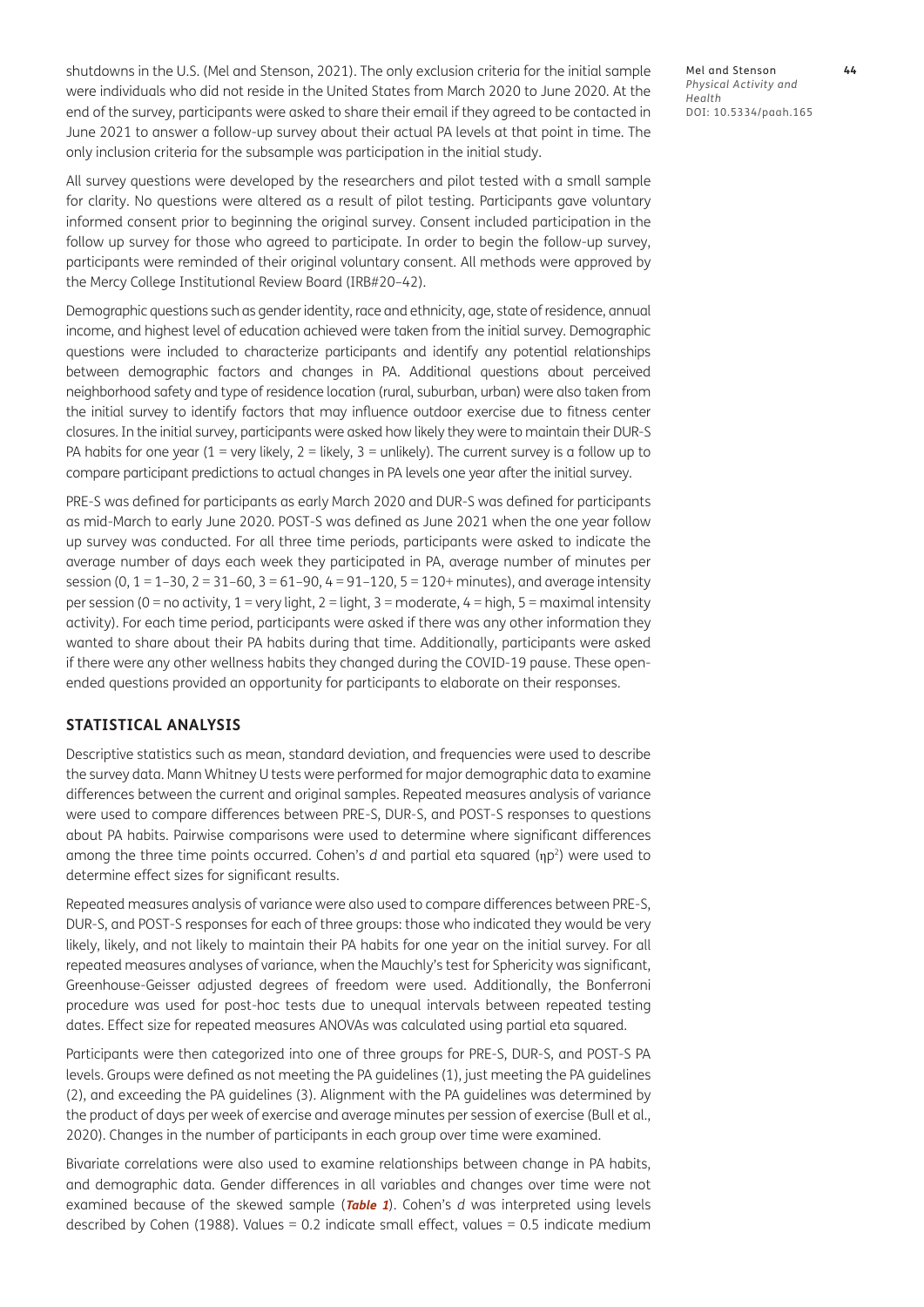|                                            | <b>TOTAL SAMPLE (%)</b> |
|--------------------------------------------|-------------------------|
| Gender                                     |                         |
| Males                                      | 54 (15.4%)              |
| Females                                    | 295 (84.3%)             |
| Prefer not to answer or nonbinary          | 1 (0.30%)               |
| Race/Ethnicity                             |                         |
| Hispanic/Latino                            | 10 (2.9%)               |
| Non-Hispanic White                         | 316 (90.3%)             |
| Black or African- American                 | $4(1.1\%)$              |
| Asian                                      | 11 (3.1%)               |
| More than one race/ethnicity               | $7(2.0\%)$              |
| Prefer not to answer                       | $2(0.6\%)$              |
| Age (years)ª                               | $39.17 \pm 13.45$       |
| Pre BMI (kg/m <sup>2</sup> ) <sup>o</sup>  | $26.19 \pm 5.66$        |
| Post BMI (kg/m <sup>2</sup> ) <sup>a</sup> | $26.34 \pm 6.04$        |
| Pre Weight (kg)                            | 73.82 ± 17.26           |
| Post Weight (kg)                           | 75.51 ± 17.70*          |
| <b>Most Represented States</b>             |                         |
| MN                                         | 105 (30.0%)             |
| <b>NY</b>                                  | 38 (10.9%)              |
| IA                                         | 13 (3.7%)               |
| PA                                         | 13 (3.7%)               |
| Annual Income <sup>b</sup>                 | \$100,000-\$140,000     |
| <b>Education Level</b> <sup>c</sup>        | 314 (89.7%)*            |
| <b>Type of Residence</b>                   |                         |
| Rural                                      | 82 (23.4%)              |
| Urban                                      | 86 (24.6%)              |
| Suburban                                   | 182 (52.0%)             |
| Neighborhood Safety <sup>a,d</sup>         | $1.39 \pm .58$          |
| Percent Very Safe or Safe                  | $(95.7\%)$              |
| <b>Likelihood of Maintenance</b>           |                         |
| Very Likely                                | 126 (36.0%)             |
| Likely                                     | 135 (38.6%)             |
| Not Likely                                 | 89 (25.4%)              |
|                                            |                         |

<span id="page-3-0"></span>**Table 1** Participant demographic information for 350 participants.

a (Mean ± SD).

b Annual Income is mean and median range.

c Education level is number and percent earned at least a bachelor's degree.

d Perceived neighborhood safety on a scale of 1–5  $(1 = \text{very safe}, 5 = \text{very unsafe}).$ 

\* Denotes significant difference from the initial sample (*p* < 0.05).

effect and values = 0.8 indicate a large effect. An alpha value of 0.05 was used to evaluate significant differences. All data are reported as mean ± standard deviation unless otherwise noted. Statistical analyses were performed using SPSS 28.0 (IBM Corporation. Armonk, NY, USA).

Open-ended response questions were analyzed using the thematic and content analysis method ([Terry et al., 2017](#page-11-9)). Responses were read and coded independently by two researchers who identified themes based on responses to individual questions. The researchers compared their independent themes for concordance and finalized themes, which established inter-rater reliability. Open ended responses were used to support interpretation of quantitative data.

### **RESULTS**

#### **PARTICIPANTS DEMOGRAPHICS**

Demographics for the initial sample of 873 participants were previously reported [\(Mel and](#page-11-8)  [Stenson, 2021\)](#page-11-8). Participants in the current study were a representative subsample consisting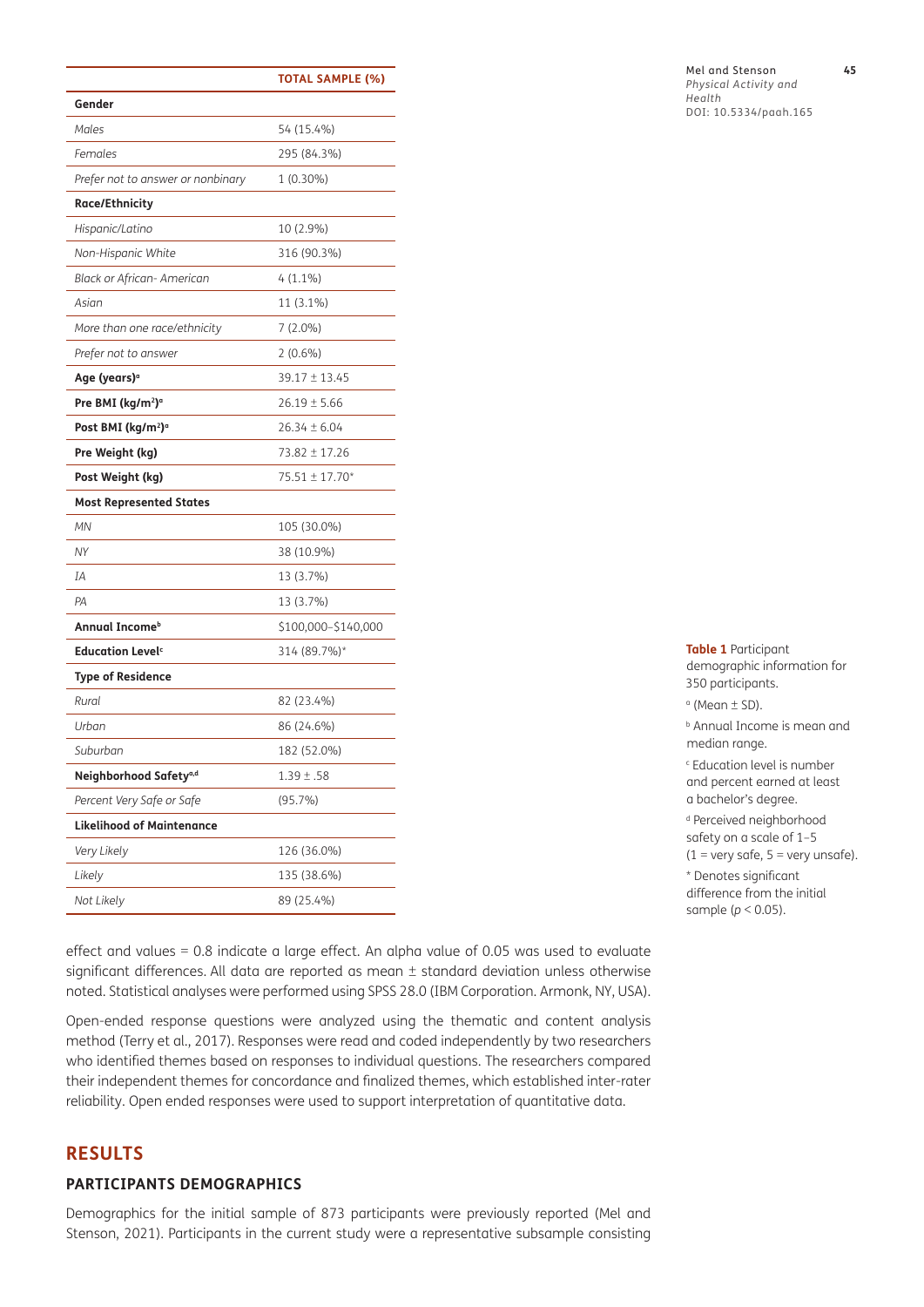of 350 U.S. residents over the age of 18, from 45 U.S. states/territories (**[Table 1](#page-3-0)**). The subsample consisted of 84.3% females, 90.3% identifying as Non-Hispanic, with an average age of 39.17 ± 13.45 years. Of the participants, 89.7% reported income greater than \$45,000, and 89.7% earned a bachelor's degree or higher. While the subsample had a significantly greater education level than the initial sample (5.3 + 1.1 vs. 5.4 + 1.0; where 5.0 = Bachelor's degree; *p* = 0.048), the difference was small.

There was no significant difference between pre- and post- BMI ( $26.19 \pm 5.66$  vs.  $26.34 \pm 6.04$ ,  $t = -0.974$ ;  $p = 0.330$ ; Cohen's  $d = 2.94$ ; however, weight was significantly greater in the follow up survey (73.82 ± 17.26 Kg vs. 75.51 ± 17.70 Kg, *t* = –2.64; *p* = 0.009; Cohen *d* = 10.70) (**[Table](#page-3-0) <sup>1</sup>**). No strong significant relationships were found between pre to post change in PA habits and one year prediction ( $r = -0.055$ ,  $p = 0.30$ ), neighborhood safety ( $r = -0.058$ ,  $p = 0.28$ ), area of residence (r = –0.005, *p* = 0.93), age (r = –0.086, *p* = 0.11), and education (r = 0.14, *p* = 0.009).

#### **SAMPLE CHANGE OVER TIME**

Participants ( $n = 350$ ) experienced a significant change in days of PA over time (Greenhouse-Geisser = 0.94, F = 20.45;  $p < 0.001$ ;  $np^2$  = 0.055). PRE-S days per week (3.91  $\pm$  1.89) were significantly lower than DUR-S (4.55 ± 2.02; *p* < 0.001) and POST-S (4.52 ± 1.97; *p* < 0.001). DUR-S and POST-S days per week were not significantly different (*p* = 0.84). Minutes of exercise per session were not significantly different over time (F = 2.22; *p* = 0.11). PA intensity was significantly different over time (Greenhouse-Geisser = 0.97, F = 5.72;  $p$  = 0.004;  $np^2$  = 0.016). PRE-S intensity (2.88  $\pm$  1.02) was significantly higher than DUR-S intensity (2.71  $\pm$  1.06;  $p = 0.018$ ), DUR-S intensity was significantly lower than POST-S intensity, (2.92 ± 0.98; *p* < 0.001) but PRE-S and POST-S intensity values were not significantly different ( $p = 0.546$ ). A composite PA score was obtained by the product of days per week, range of minutes per session, and average intensity per session. Composite scores changed significantly over time (Greenhouse-Geisser = 0.95, F = 4.42;  $p$  = 0.014;  $np^2$  = 0.013). PRE-S composite scores (28.17  $\pm$  24.31) were significantly lower than DUR-S (31.67 ± 25.59; *p* = 0.011) and POST-S scores (31.25 ± 24.54; ± = 0.007). DUR-S and POST-S composite scores were not significantly different (*p* = 0.753) (**[Figure 1](#page-4-0)**).



<span id="page-4-0"></span>**Figure 1** Change in days of PA, minutes of PA, intensity of PA, and weekly composite PA score from PRE-S to DUR-S to POST-S.

#### **CHANGES BASED ON PREDICTED PA MAINTENANCE**

Participants ( $n = 126$ ) who indicated they were very likely to maintain PA habits for one year experienced a significant change in PA over time (Greenhouse-Geisser = 0.94, F = 5.07,  $p = 0.008$ ;  $np^2 = 0.039$ ). Participants significantly increased PA from PRE-S (36.35  $\pm$  28.78) to DUR-S (43.02 ± 27.35; *p* < 0.001). There was no significant difference between DUR-S and POST-S (39.47 ± 26.18; *p* = 0.111) or PRE-S (36.35 ± 28.78) and POST-S (39.47 ± 26.18; *p* = 0.166) composite PA scores. Participants (*n* = 134) who reported they were likely to maintain PA habits for one year significantly changed PA levels over time (Greenhouse-Geisser = 0.81, F = 17.75, *p* < 0.001; ηp2 = 0.118). Participants increased PA from PRE-S (20.37 ± 18.41)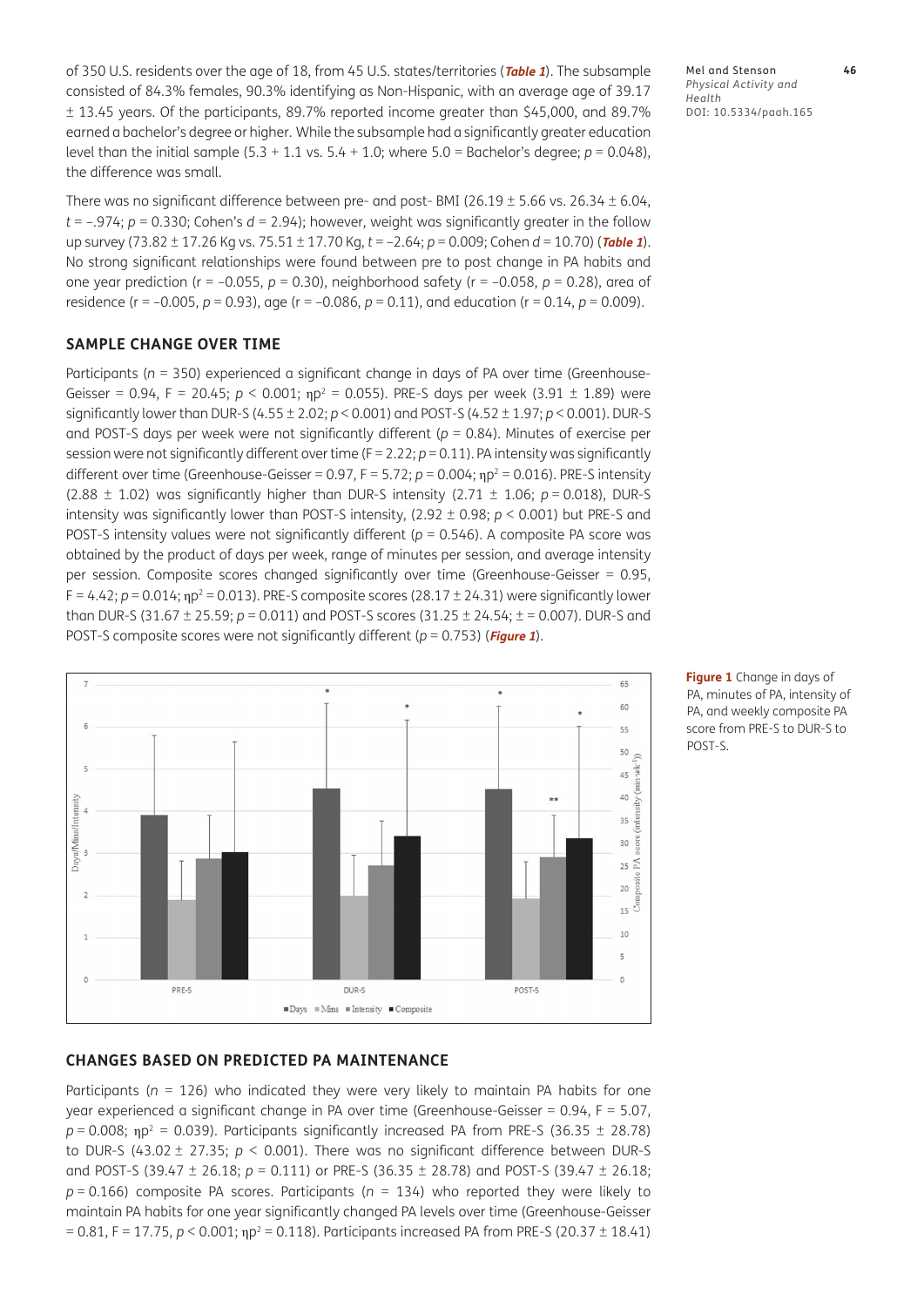to DUR-S (31.55 ± 21.66; *p* < 0.001), but did not significantly change PA from DUR-S to POST-S (27.85  $\pm$  21.94;  $p = 0.079$ ). POST-S PA was significantly greater than PRE-S PA ( $p < 0.001$ ). Participants (*n* = 89) who indicated they were not likely to maintain their PA habit for one year experienced significant changes in PA over time (Greenhouse-Geisser = 0.92, F = 13.14,  $p < 0.001$ ;  $np^2 = 0.13$ ). Participants significantly decreased PA from PRE-S (28.31  $\pm$  21.44) to DUR-S (15.76 ± 19.46; *p* < 0.001), and there was a significant increase between DUR-S and POST-S (24.72 ± 22.85; *p* < 0.001) composite PA scores. There was no significant difference between PRE-S (28.31 ± 21.44) and POST-S (24.72 ± 22.85; *p* = 0.10) (**[Figure 2](#page-5-0)**).

Mel and Stenson **47** *Physical Activity and Health* DOI: 10.5334/paah.165



#### **CHANGES IN MEETING WHO PA GUIDELINES OVER TIME**

Overall, 95 (27.2%) participants increased their PA level from PRE-S to POST-S. Of those, 25 (26.3%) went from not meeting to meeting the WHO PA guidelines and 44 (46.3%) went from not meeting to exceeding the guidelines. Together, 69 (19.7%) went from not meeting the guidelines PRE-S to meeting or exceeding them POST-S. The remaining 26 (27.4%) participants increased PA levels from meeting to exceeding guidelines (**[Figure 3](#page-5-1)**).



<span id="page-5-0"></span>**Figure 2** Change in weekly composite PA score for participants who indicated they were very likely, likely, or not likely to maintain their DUR-S PA habits for one year.

<span id="page-5-1"></span>**Figure 3** Change in number of participants who did not meet, met, or exceeded the WHO PA guidelines PRE-S to DUR-S to POST-S.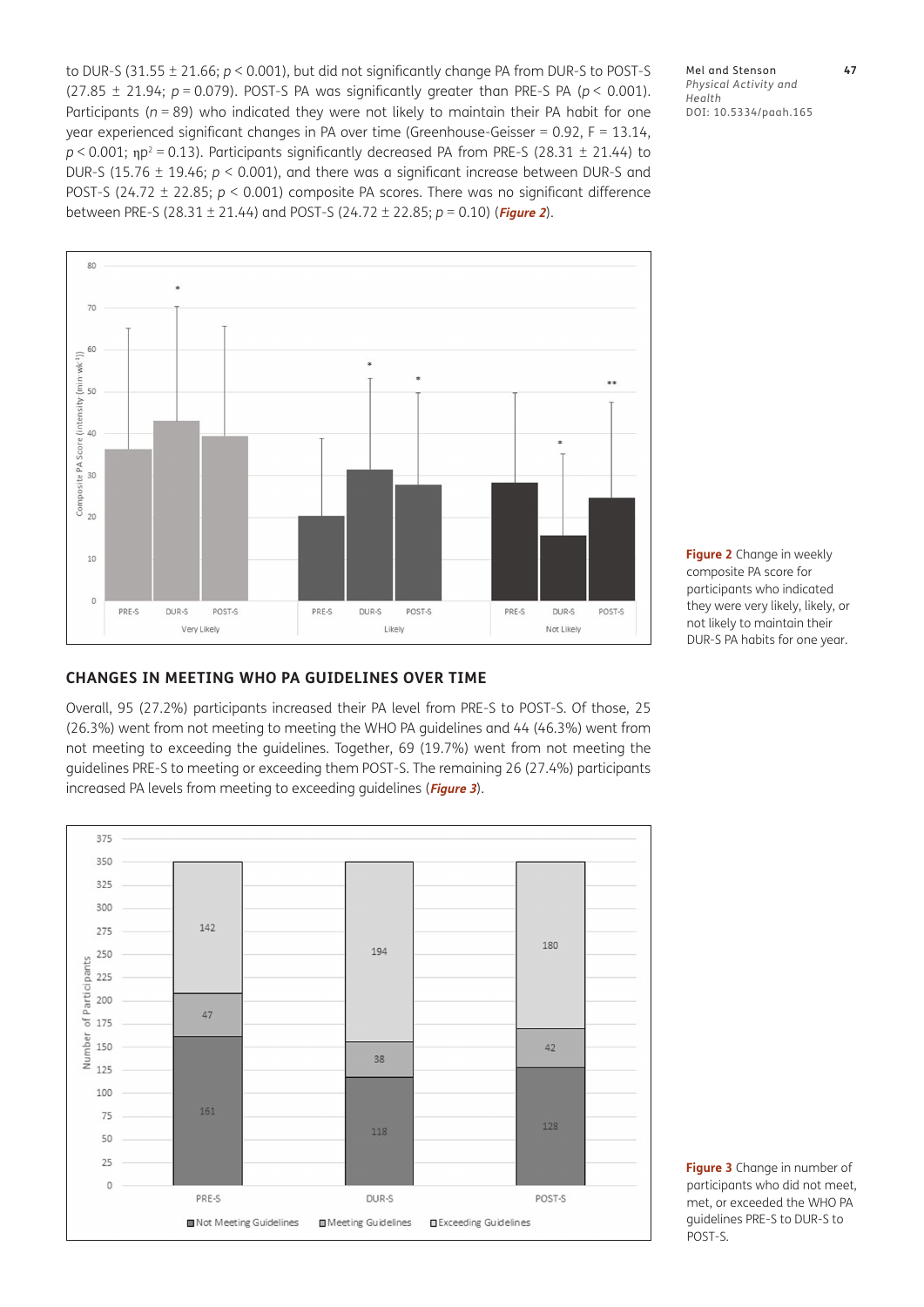When grouped by meeting (including exceeding) or not meeting the WHO PA guidelines, there was a significant change over time (Greenhouse-Geisser = 0.97, F = 8.64; *p* < 0.001; ηp<sup>2</sup> = 0.024). There was a significant increase in participants meeting the guidelines from PRE-S (1.54  $\pm$  0.50) to DUR-S (1.66  $\pm$  0.47;  $p$  < 0.001) and no significant change from DUR-S to POST-S (1.63  $\pm$  0.48; *p* = 0.878).

Pre-pandemic, there were 161 participants not meeting the WHO PA guidelines. Of the sample, 56.52% (n = 91) went from not meeting the guidelines PRE-S to meeting them DUR-S the shutdown. Of those, 56.04% (n = 51) continued to meet the guidelines POST-S. Overall, 42.9% of participants who were not meeting the WHO PA guidelines PRE-S reported meeting them POST-S (**[Figure 4](#page-6-0)**). There were 189 participants who met the WHO PA guidelines PRE-S. From PRE-S to DUR-S, 25.4% ( $n = 48$ ) dropped below the quidelines. Of those, 35.42% ( $n = 17$ ) remained below the guidelines POST-S. Overall, 8.99% of participants who were meeting the WHO PA guidelines PRE-S reported not meeting them POST-S (**[Figure 5](#page-6-1)**).





Mel and Stenson **48** *Physical Activity and Health* DOI: 10.5334/paah.165

<span id="page-6-0"></span>**Figure 4** Changes in PA over time for those not meeting WHO PA guidelines preshutdown.

<span id="page-6-1"></span>**Figure 5** Changes in PA over time for those meeting WHO PA guidelines pre-shutdown.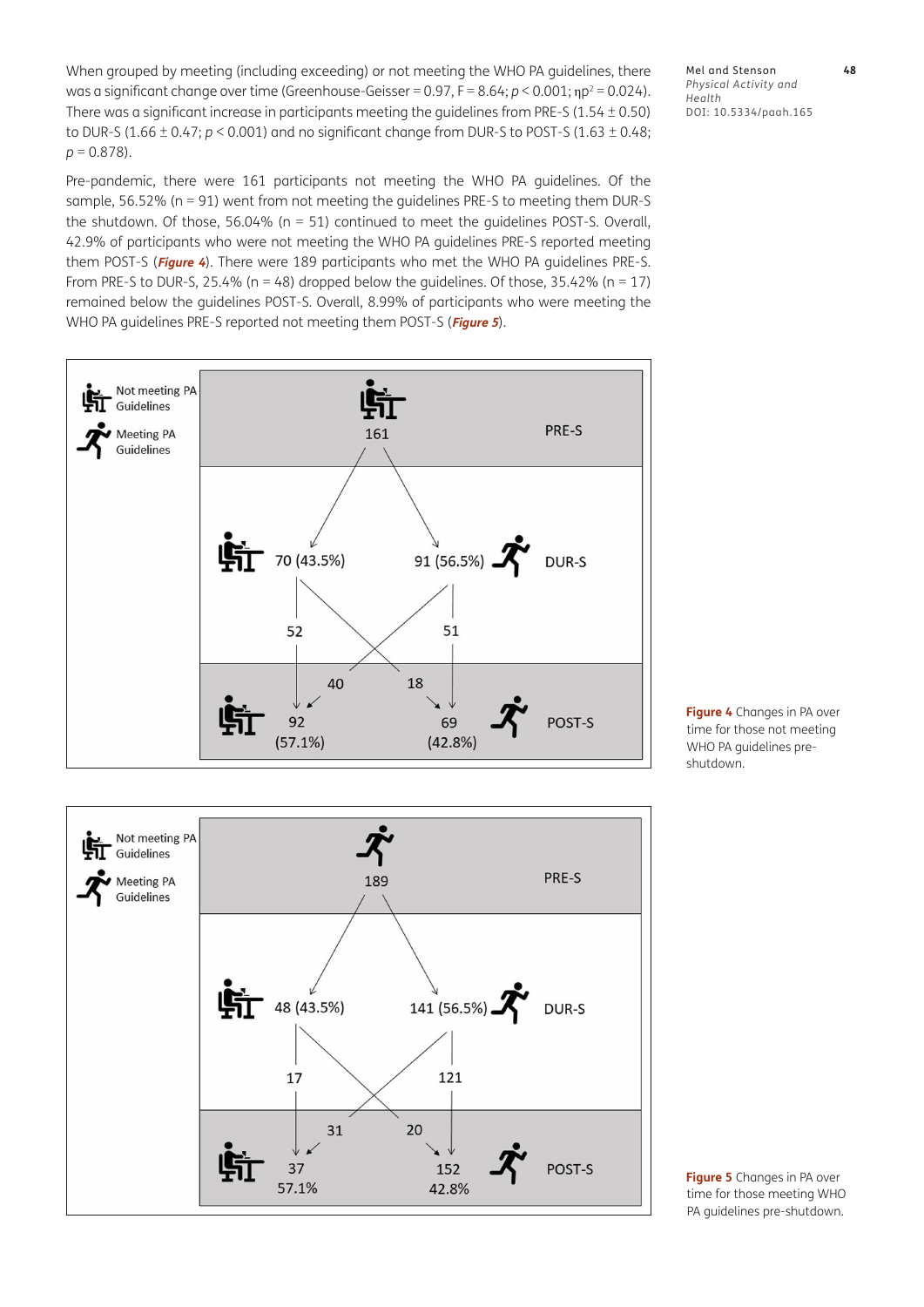#### **DISCUSSION**

This study is a follow up to an initial investigation that examined changes in PA from PRE-S (early March 2020) to DUR-S (June 2020) periods. The purpose of this current study was to compare participant predictions from the DUR-S period to actual changes in PA levels one year after the initial survey (June 2021). A secondary purpose was to observe changes in PA over three time periods: PRE-S, DUR-S and POST-S. Two main findings emerged. First, individuals correctly predicted their level of PA one year after the original survey. Second, participants in the sample increased their overall weekly PA significantly from PRE-S to POST-S.

As restrictions eased in June 2020, the current study was designed to determine if the pandemic caused sufficient disruptions during the shutdown to change PA habits long-term. Shutdowns around the world and across the US varied in duration and intensity, making it difficult to compare the present findings with those other studies. Some researchers have examined post-pandemic PA changes; however, their post-shutdown time frames were much shorter [\(Hargreaves et al., 2021;](#page-11-10) [McCarthy et al., 2020\)](#page-11-4). For example, Hargreaves ([2021\)](#page-11-10) categorized "post-lockdown" in New Zealand as June 2020. The results of the current study are novel because participants predicted their PA levels one year away and surveyed them at the one year POST-S time period to examine their actual changes in PA.

In the present study, those who predicted they were likely or very likely to maintain DUR-S PA habits for one year significantly increased PA from PRE-S to DUR-S and correctly predicted they would maintain their higher DUR-S PA for one year. Participants who indicated they were not likely to maintain also predicted correctly. Interestingly, this group initially decreased from PRE-S to DUR-S, but returned to PRE-S PA levels one year out.

Researchers have reported contradictory findings for changes in PA as a result of the pandemic. Lesser and Neinhuis [\(2020\)](#page-11-5) reported that more individuals who were inactive prior to the pandemic tended to decrease activity further (40.5%) than increase activity (33%). Alternatively, more individuals who were active tended to increase activity (40.3%) than decrease activity (22.4%). McCarthy et al. [\(2020\)](#page-11-4) found a 37% decrease in PA minutes per week and an overall decrease in PA in 63% of their sample during the first week of shutdown. Ammar and colleagues ([2020](#page-10-8)) reported COVID-19 shutdowns negatively affected PA in individuals around the world. This is supported by Tison et al. [\(2020](#page-11-11)) who looked at over 455,000 fitness tracker users worldwide to obtain changes in daily step count measurements at the start of the pandemic. The researchers found a 5.5% decrease in mean steps within the first 10 days of the pandemic and a 27.3% decrease in mean steps within 30 days. In contrast, DiRenzo (2020) reported an increase in people exercising a minimum of five times per week during the shutdown. The increase in PA during shutdown is consistent with previous findings by Stockwell et al. [\(2021\)](#page-11-12) who conducted a systematic review of 64 studies on changes in PA during the pandemic shutdown. Stockwell et al. ([2021](#page-11-12)) found increases in time spent walking and engaging in moderate PA compared to before COVID-19. These findings are also supported in the initial study which reported an overall increase in weekly dose of PA from PRE-S to DUR-S [\(Mel and Stenson, 2021\)](#page-11-8).

Hargreaves and colleagues ([2021](#page-11-10)) measured PA at an additional third time point and examined changes in PA levels pre, during and six weeks post lockdown in New Zealand. Although the lockdown periods are different, the results are similar to the present study. They reported a decreased total physical activity during and post lockdown in individuals classified as highly active. Despite decreases, participants were generally still meeting the PA guidelines. According to Hargreaves and colleagues [\(2021\)](#page-11-10), individuals classified as moderately active before the lockdown increased overall PA during the lockdown and stayed higher than their pre lockdown levels.

In the present study, composite weekly dose of PA significantly increased from PRE-S to DUR-S and remained high POST-S. Days of PA per week increased DUR-S and were maintained at the new higher level POST-S. While intensity decreased DUR-S, participants were able to increase intensity back to PRE-S levels after one year. In the initial study, participants reported difficulty maintaining intensity due to gym closures and a lack of group and competitive activities. Some participants reported being able to return to their previous PA outlets. Others found new or alternative home-based methods to adapt/respond to the disruption by creating novel solutions Mel and Stenson **49** *Physical Activity and Health* DOI: 10.5334/paah.165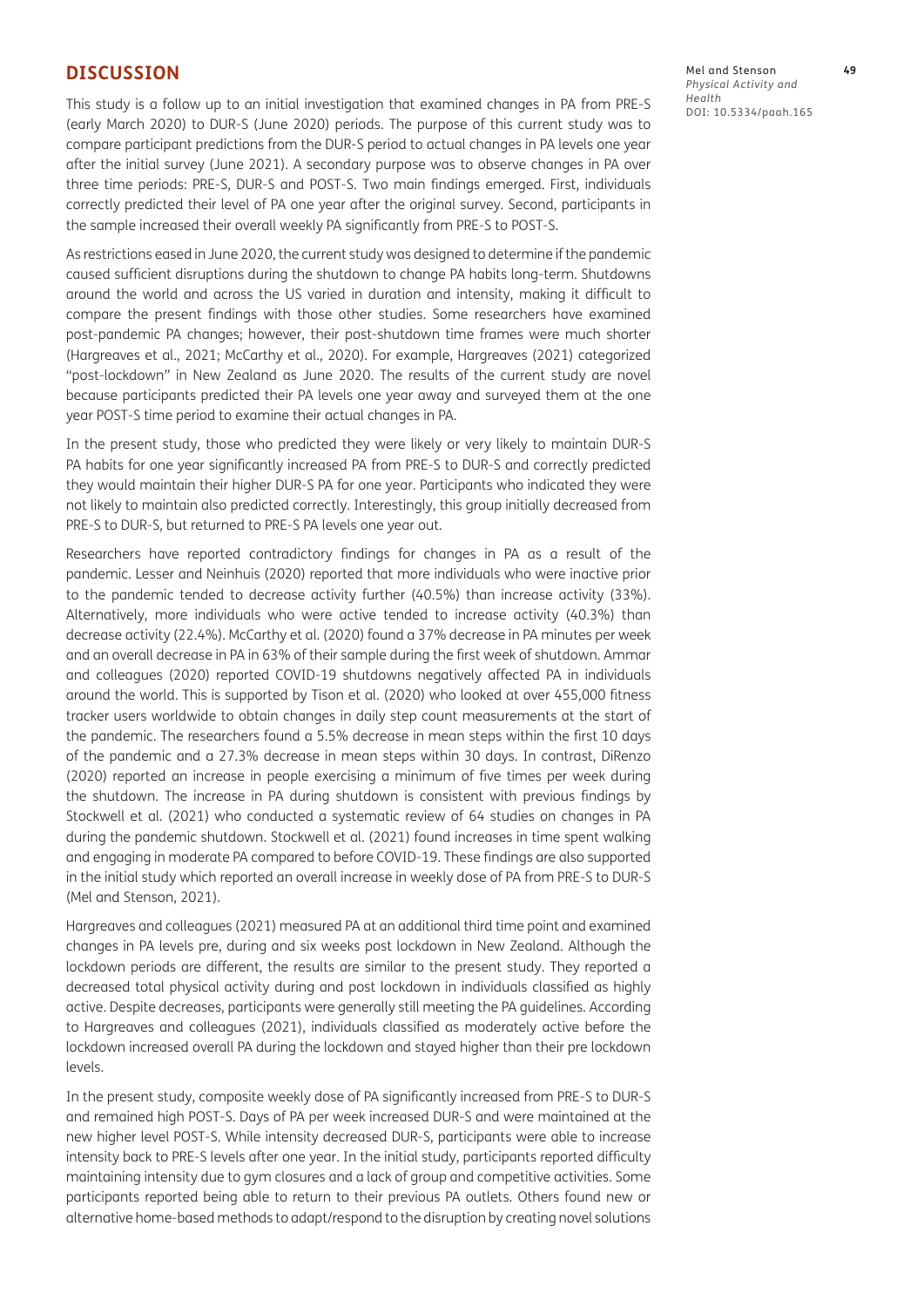which included at-home exercise equipment, online training, and new forms of activity, which then allowed them to return to their higher pre-pandemic intensity ([Gardner and Rebar, 2019](#page-11-13)). In open-ended responses, two participant quotes exemplify these changes:

"Throughout COVID and being stuck at home, I thought I really loved the idea of working out at home because it was easy and convenient. Now that I am back to working out at group fitness classes, I realized how wrong I was. I love the environment of being around other people…. and there is nothing like a little friendly competition of trying to keep up with the person next to you. Not to mention, the community aspect of just being around other people."

"got a lot of new exercise equipment. I won't go back to gym now that I have a great home gym. Much easier to add intensity and more convenient."

When categorized as meeting or not meeting the WHO guidelines for weekly PA, over half of those who reported not meeting the guidelines PRE-S increased PA sufficiently to meet them DUR-S. By one year post, 42.8% were still meeting the WHO PA guidelines. The results suggest a more permanent change in PA behavior as a result of major lifestyle disruptions due to the pandemic.

Major disruptions as catalysts for change have been studied in behavior modification literature. For example, a systematic review by Engberg et al. [\(2012](#page-11-7)) reported that "life change events" impact health habits, specifically leisure time PA. Life change events may increase or decrease PA depending on age, gender differences, type of event, and overlapping events. Currently there is little research on the pandemic as a life changing event. Given the magnitude and severity of disruption caused by the pandemic, shutdowns could have a similar effect on PA as other life change events. Engberg and colleagues ([2012\)](#page-11-7) reported that PA increased or decreased depending on individual situations and events. This is consistent with the results of the present study.

Wood and Neal ([2016\)](#page-12-1) noted that successful behavior changes come when people capitalize on major life events to adopt different routines and habits. According to their framework, the pandemic served as a cue disrupter, the first of three main habit breaking interventions. Shutdowns caused major life changes that reduced exposure to familiar cues which initiate unhealthy behaviors. The second intervention, environmental engineering, either adds friction to unhealthy behaviors or reduces friction to allow for healthy behaviors ([Wood and Neal,](#page-12-1)  [2016](#page-12-1)). The shutdown inherently created friction when access to gyms and fitness facilities was limited and modes of public transportation were discouraged. The pandemic also inherently reduced friction when exercise classes became more available online in people's homes, active modes of transportation such as walking increased, and more resources were available encouraging PA and providing information for staying healthy during the shutdown. The extended duration of the pandemic created an opportunity for the third of the habit breaking interventions, vigilant monitoring. Vigilant monitoring is an opportunity to implement behavior modification strategies to maximize the potential for individuals to limit unhealthy behaviors and maintain the healthy behaviors they adopted during the shutdown ([Wood and](#page-12-1)  [Neal, 2016](#page-12-1)).

Overall, disruptions caused by pandemic lockdowns were positive for PA change and one year maintenance of that change, suggesting participants adopted new behaviors. The pandemic provided an opportunity for participants not initially meeting the WHO PA guidelines to increase daily PA or initiate PA as a new health behavior. Because the major life disruption in this situation was health-related, the pandemic may have provided additional incentive for individuals to reassess their lifestyle habits and look to improve health-related behaviors. In examining the open-ended responses, two main themes were noted in addition to changes in PA. Participants noted overall improved nutrition and eating habits and improved self-care habits in the POST-S period. Improved lifestyle habits have a significant positive impact on overall physical and mental health, decreasing risk for chronic diseases, depression, and early mortality [\(Bezerra](#page-10-2)  [et al., 2020;](#page-10-2) [Cooney et al., 2013;](#page-10-3) Nieman and Wentz, 2019; Peçanha et al., 2020; [Wolf et al.,](#page-12-0)  [2021](#page-12-0)). Additionally, regularly active individuals may reduce their risk of major complications from COVID-19 ([Laddu et al., 2020\)](#page-11-2).

Mel and Stenson **50** *Physical Activity and Health* DOI: 10.5334/paah.165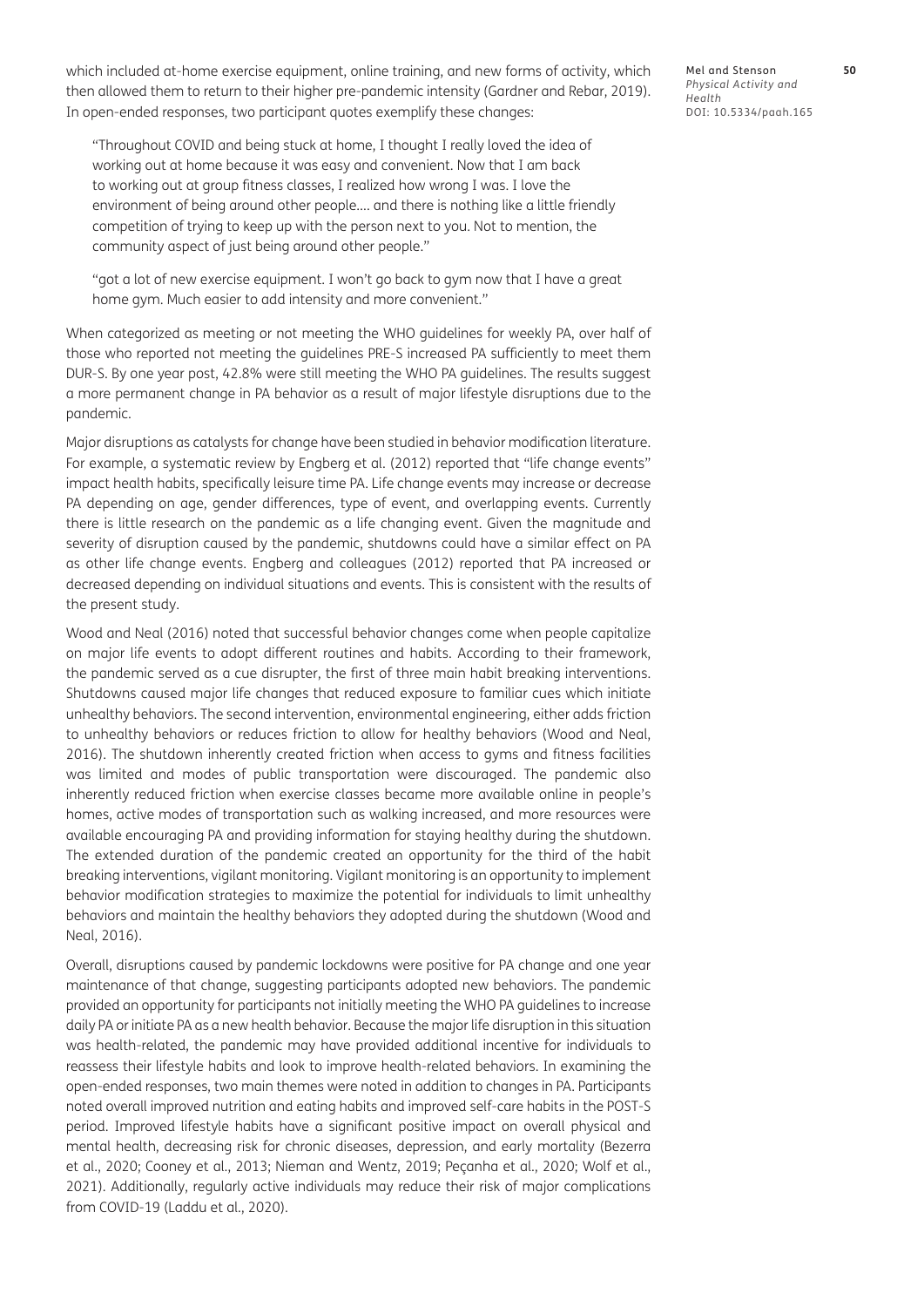In order for behaviors to be adopted, chronic changes must persist for several months to years. For example, the TTM suggests that new behaviors are considered adopted and maintained if performed consistently for at least six months [\(Prochaska and DiClemente, 1982\)](#page-11-14). According to the TTM, change also cannot happen without motivation. The pandemic seems to have provided motivation needed for many individuals to move from the first stages of the TTM (precontemplation, contemplation) to the following stages (preparation and action). Results from the current study suggest that many participants reached the maintenance phase, the final stage of the TTM. Pre-pandemic PA level plays an important role in understanding the impact of the COVID-19 restrictions on PA levels ([Hargreaves et al., 2021\)](#page-11-10). Regular exercisers generally have high intrinsic motivation for PA (Kinnafick et al., 2014; [Rodgers et al., 2010\)](#page-11-15). For many, the pandemic created a disruption in their regular routine which caused a decrease in days per week of PA and intensity during the shutdown. Since regular activity was part of their pre-pandemic routine, they may have relied on intrinsic motivation to help them return to preshutdown habits.

The findings from the current study have important implications for how adverse lifestyle disruptions could be leveraged for behavior modification to increase PA and improve wellbeing. The most encouraging finding is that the majority of individuals who were not meeting the WHO PA guidelines before the pandemic have sustained positive PA behavior change for one year. Additionally, participants were accurate at predicting their ability to maintain or change habits developed while restrictions were in place in the US. Although one year of maintenance indicates an adopted behavior, as the pandemic continues or other disruptions occur, relapse may be possible. If there is another major disruption, policy makers and health care advocates can leverage results of this study to create and implement policy and infrastructure to support PA adoption and maintenance and reduce the risk of relapse.

#### **LIMITATIONS AND FUTURE RESEARCH**

Many of the limitations of the current study are the same as those reported in the initial study ([Mel and Stenson, 2021\)](#page-11-8). Any changes to survey questions would not have allowed for comparisons between the three timepoints. Therefore, the results of this study are limited primarily by the subjective nature of the data. Self-report data is limited by the accuracy of participants' perceptions. The aim was to keep the survey brief to encourage participation by a large number of individuals. To limit time to completion of the survey, minutes of exercise were reported as a range of minutes (e.g. 1–30 minutes, 31–60 minutes, etc.). The use of ranges for minutes of activity as opposed to a specific duration of PA allowed participants to easily select their average activity time per day; however, it does limit the conclusions about changes in PA duration. Similarly, the use of brief modifiers to categorize intensity may also limit findings. The results are also limited to the relatively homogenous sample, which is only a subset of the initial sample. The sample consisted of mostly white, college educated, females. Caution should be used when generalizing these results beyond college-educated white women. While the mean age and education level of participants were similar to other studies, the current sample was smaller and had a higher percentage of female participants (Antunes et al., 2020; [Constandt et al., 2020;](#page-10-4) [McCarthy et al., 2020](#page-11-4)). The use of social media to distribute the survey resulted in a convenience sample of participants with potential for a snowball effect of sampling. Future researchers may consider examining specific factors which influenced PA changes as a result of the pandemic in groups that increased or decreased their activity levels. A better understanding of factors that influence PA change may provide researchers and public health officials evidence-based information on which to create best practices for encouraging safe PA during prolonged disruptive events.

#### **CONCLUSION**

Overall, individuals correctly predicted their level of PA one year after the original survey. Participants increased their overall weekly PA significantly from PRE-S to POST-S. The pandemic caused a major life disruption which may have provided incentive for individuals to reassess their lifestyle habits and look to improve health-related behaviors. Improved lifestyle habits have a significant positive impact on overall physical and mental health, decreasing risk for chronic diseases, depression, and early mortality.

Mel and Stenson **51** *Physical Activity and Health* DOI: 10.5334/paah.165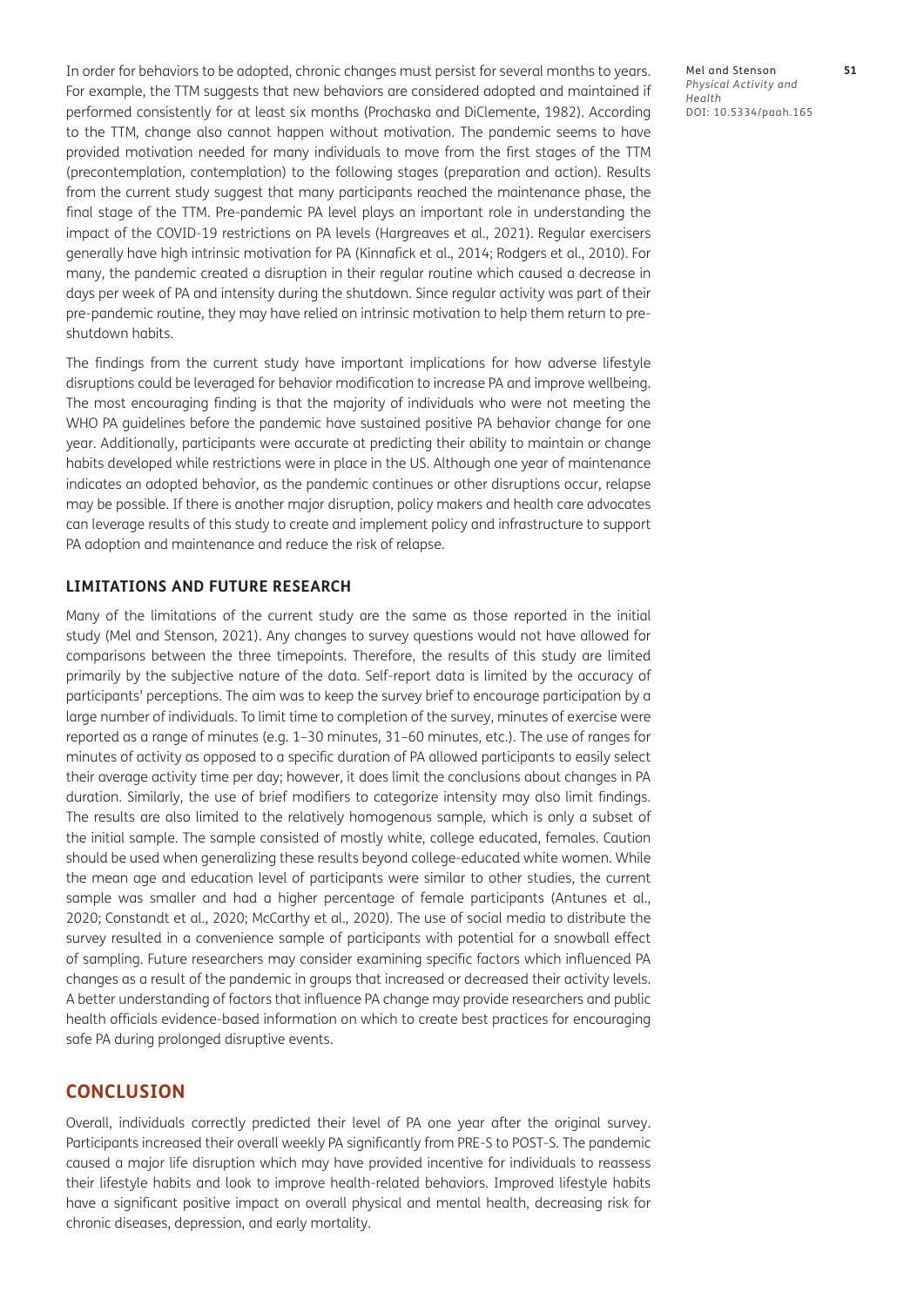#### **DATA ACCESSIBILITY STATEMENT**

The data analyzed in this study is available upon request.

#### **COMPETING INTERESTS**

The authors have no competing interests to declare.

#### **AUTHOR CONTRIBUTIONS**

A.M. and M.S. equally contributed to all aspects of the research design, data collection, data analysis and manuscript preparation.

#### <span id="page-10-0"></span>**AUTHOR AFFILIATIONS**

**Astrid Mel** *[orcid.org/0000-0001-8384-5495](https://orcid.org/0000-0001-8384-5495)* Mercy College, US **Mary Stenson***[orcid.org/0000-0001-5164-922X](https://orcid.org/0000-0001-5164-922X)* College of St. Benedict and St. John's University, US

#### **REFERENCES**

- <span id="page-10-5"></span>**Allender, S., Hutchinson, L.,** & **Foster, C.** (2008). Life-change events and participation in physical activity: a systematic review | Health Promotion International|Oxford Academic. *Health Promot. Int.*, *23*, 160–172. DOI: *<https://doi.org/10.1093/heapro/dan012>*
- <span id="page-10-8"></span>**Ammar, A., Brach, M., Trabelsi, K., Chtourou, H., Boukhris, O., Masmoudi, L., Bouaziz, B., Bentlage, E., How, D., Ahmed, M., Müller, P., Müller, N., Aloui, A., Hammouda, O., Paineiras-Domingos, L. L., Braakman-Jansen, A., Wrede, C., Bastoni, S., Pernambuco, C. S., Mataruna, L., Taheri, M., Irandoust, K., Khacharem, A., Bragazzi, N. L., Chamari, K., Glenn, J. M., Bott, N. T., Gargouri, F., Chaari, L., Batatia, H., Ali, G. M., Abdelkarim, O., Jarraya, M., El Abed, K., Souissi, N., Van Gemert-Pijnen, L., Riemann, B. L., Riemann, L., Moalla, W., Gómez-Raja, J., Epstein, M., Sanderman, R., Schulz, S. V. W., Jerg, A., Al-Horani, R., Mansi, T., Jmail, M., Barbosa, F., Ferreira-Santos, F., Šimuni**č**, B., Pišot, R., Gaggioli, A., Bailey, S. J., Steinacker, J. M., Driss, T., Hoekelmann, A., On Behalf of the ECLB-COVID19 Consortium On Behalf of the ECLB-COVID19 Consortium.** (2020). Effects of COVID-19 Home Confinement on Eating Behaviour and Physical Activity: Results of the ECLB-COVID19 International Online Survey. *Nutrients*, *12*, 1583. DOI: *<https://doi.org/10.3390/nu12061583>*
- **Antunes, R., Frontini, R., Amaro, N., Salvador, R., Matos, R., Morouço, P.,** & **Rebelo-Gonçalves, R.** (2020). Exploring Lifestyle Habits, Physical Activity, Anxiety and Basic Psychological Needs in a Sample of Portuguese Adults during COVID-19. *Int. J. Environ. Res. Public. Health*, 17: 4360. DOI: *[https://doi.](https://doi.org/10.3390/ijerph17124360) [org/10.3390/ijerph17124360](https://doi.org/10.3390/ijerph17124360)*
- <span id="page-10-2"></span>**Bezerra, A. C. V., Silva, C. E. M., da Soares, F. R. G.,** & **da Silva, J. A. M.** (2020). Fatores associados ao comportamento da população durante o isolamento social na pandemia de COVID-19. *Ciênc. Saúde Coletiva*, *25*, 2411–2421. DOI: *<https://doi.org/10.1590/1413-81232020256.1.10792020>*
- <span id="page-10-1"></span>**Bull, F. C., Al-Ansari, S. S., Biddle, S., Borodulin, K., Buman, M. P., Cardon, G., Carty, C., Chaput, J.-P., Chastin, S., Chou, R., Dempsey, P. C., DiPietro, L., Ekelund, U., Firth, J., Friedenreich, C. M., Garcia, L., Gichu, M., Jago, R., Katzmarzyk, P. T., Lambert, E., Leitzmann, M., Milton, K., Ortega, F. B., Ranasinghe, C., Stamatakis, E., Tiedemann, A., Troiano, R. P., Ploeg, H. P., van der Wari, V.,** & **Willumsen, J. F.** (2020). World Health Organization 2020 guidelines on physical activity and sedentary behaviour. *Br. J. Sports Med.*, *54*, 1451–1462. DOI: *<https://doi.org/10.1136/bjsports-2020-102955>*
- <span id="page-10-6"></span>**Chen, P., Mao, L., Nassis, G. P., Harmer, P., Ainsworth, B. E.,** & **Li, F.** (2020). Coronavirus disease (COVID-19): The need to maintain regular physical activity while taking precautions. *J. Sport Health Sci.*, *9*, 103–104. DOI: *<https://doi.org/10.1016/j.jshs.2020.02.001>*
- <span id="page-10-7"></span>**Cohen, J.** (1988). *Statistical Power Analysis for the Behavioral Sciences*, 2nd ed. Routledge. DOI: *[https://doi.](https://doi.org/10.4324/9780203771587) [org/10.4324/9780203771587](https://doi.org/10.4324/9780203771587)*
- <span id="page-10-4"></span>**Constandt, B., Thibaut, E., De Bosscher, V., Scheerder, J., Ricour, M.,** & **Willem, A.** (2020). Exercising in Times of Lockdown: An Analysis of the Impact of COVID-19 on Levels and Patterns of Exercise among Adults in Belgium. *Int. J. Environ. Res. Public. Health*, *17*, 4144. DOI: *[https://doi.org/10.3390/](https://doi.org/10.3390/ijerph17114144) [ijerph17114144](https://doi.org/10.3390/ijerph17114144)*
- <span id="page-10-3"></span>**Cooney, G. M., Dwan, K., Greig, C. A., Lawlor, D. A., Rimer, J., Waugh, F. R., McMurdo, M.,** & **Mead, G. E.** (2013). Exercise for depression. *Cochrane Database Syst. Rev*. DOI: *[https://doi.org/10.1002/14651858.](https://doi.org/10.1002/14651858.CD004366.pub6) [CD004366.pub6](https://doi.org/10.1002/14651858.CD004366.pub6)*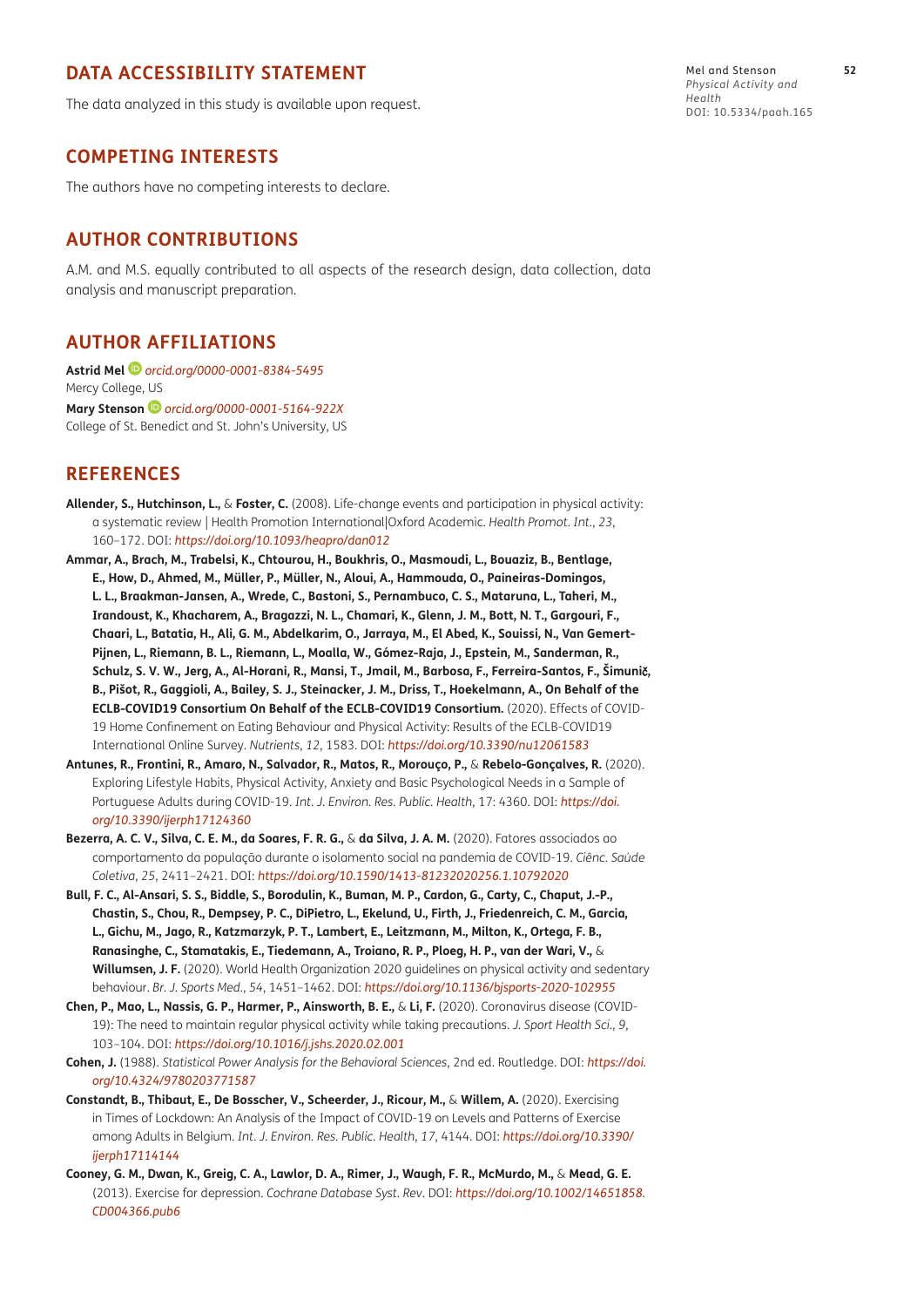- **DiRenzo, L., Gualtieri, P., Pivari, F., Soldati, L., Attinà, A., Cinelli, G., Leggeri, C., Caparello, G., Barrea, L., Scerbo, F., Esposito, E.,** & **De Lorenzo, A.** (2020). Eating habits and lifestyle changes during COVID-19 lockdown: an Italian survey. *J. Transl. Med.*, *18*, 229. DOI: *[https://doi.org/10.1186/s12967-](https://doi.org/10.1186/s12967-020-02399-5) [020-02399-5](https://doi.org/10.1186/s12967-020-02399-5)*
- <span id="page-11-1"></span>**Dwyer, M. J., Pasini, M., De Dominicis, S.,** & **Righi, E.** (2020). Physical activity: Benefits and challenges during the COVID-‐19 pandemic. *Scand. J. Med. Sci. Sports*, *30*, 1291–1294. DOI: *[https://doi.](https://doi.org/10.1111/sms.13710) [org/10.1111/sms.13710](https://doi.org/10.1111/sms.13710)*
- <span id="page-11-7"></span>**Engberg, E., Alen, M., Kukkonen-Harjula, K., Peltonen, J. E., Tikkanen, H. O.,** & **Pekkarinen, H.** (2012). Life Events and Change in Leisure Time Physical Activity. *Sports Med.*, *42*, 433–47. DOI: *[https://doi.](https://doi.org/10.2165/11597610-000000000-00000) [org/10.2165/11597610-000000000-00000](https://doi.org/10.2165/11597610-000000000-00000)*
- <span id="page-11-13"></span>**Gardner, B.,** & **Rebar, A. L.** 2019. *Habit Formation and Behavior Change, in: Oxford Research Encyclopedia of Psychology*. Oxford University Press. DOI: *[https://doi.org/10.1093/](https://doi.org/10.1093/acrefore/9780190236557.013.129) [acrefore/9780190236557.013.129](https://doi.org/10.1093/acrefore/9780190236557.013.129)*
- <span id="page-11-10"></span>**Hargreaves, E. A., Lee, C., Jenkins, M., Calverley, J. R., Hodge, K.,** & **Houge Mackenzie, S.** (2021). Changes in Physical Activity Pre-, During and Post-lockdown COVID-19 Restrictions in New Zealand and the Explanatory Role of Daily Hassles. *Front. Psychol.*, *12*, 410. DOI: *[https://doi.org/10.3389/](https://doi.org/10.3389/fpsyg.2021.642954) [fpsyg.2021.642954](https://doi.org/10.3389/fpsyg.2021.642954)*
- <span id="page-11-0"></span>**Kesaniemi, Y. K., Danforth, E., Jensen, M. D., Kopelman, P. G., Lefebvre, P.,** & **Reeder, B. A.** (2001). Doseresponse issues concerning physical activity and health: an evidence-based symposium. *Med. Sci. Sports Exerc.*, *33*, S351–S358. DOI: *<https://doi.org/10.1097/00005768-200106001-00003>*
- **Kinnafick, F.-E., Thøgersen-Ntoumani, C.,** & **Duda, J. L.** (2014). Physical Activity Adoption to Adherence, Lapse, and Dropout: A Self-Determination Theory Perspective. *Qual. Health Res.*, *24*, 706–718. DOI: *<https://doi.org/10.1177/1049732314528811>*
- <span id="page-11-2"></span>**Laddu, D. R., Lavie, C. J., Phillips, S. A.,** & **Arena, R.** (2020). Physical activity for immunity protection: Inoculating populations with healthy living medicine in preparation for the next pandemic. *Prog. Cardiovasc. Dis.*, S0033062020300785. DOI: *<https://doi.org/10.1016/j.pcad.2020.04.006>*
- <span id="page-11-5"></span>**Lesser, I. A.,** & **Nienhuis, C. P.** (2020). The Impact of COVID-19 on Physical Activity Behavior and Well-Being of Canadians. *Int. J. Environ. Res. Public. Health*, *17*, 3899. DOI: *[https://doi.org/10.3390/](https://doi.org/10.3390/ijerph17113899) [ijerph17113899](https://doi.org/10.3390/ijerph17113899)*
- <span id="page-11-4"></span>**McCarthy, H., Potts, H.,** & **Fisher, A.** (2020). Title: Physical Activity Behaviour Before, During and After COVID-19 Restrictions: A Longitudinal Smartphone Tracking Study of 5395 UK Adults. (Preprint). *J. Med. Internet Res*. DOI: *<https://doi.org/10.2196/23701>*
- <span id="page-11-8"></span>**Mel, A. E.,** & **Stenson, M. C.** (2021). Physical Activity Changes during the Spring 2020 COVID-19 Shutdown in the United States. *Transl. J. Am. Coll. Sports Med*., *6*, 1–8. DOI: *[https://doi.org/10.1249/](https://doi.org/10.1249/TJX.0000000000000176) [TJX.0000000000000176](https://doi.org/10.1249/TJX.0000000000000176)*
- <span id="page-11-6"></span>**Morning Consult.** (2020). Coronavirus: online fitness video usage U.S. 2020 [WWW Document]. *Statista*. URL *<https://www.statista.com/statistics/1108538/online-fitness-video-usage-during-coronavirus-usa/>* (accessed 12.9.20).
- **Nieman, D. C.,** & **Wentz, L. M.** (2019). The compelling link between physical activity and the body's defense system. *J. Sport Health Sci.*, *8*, 201–217. DOI: *<https://doi.org/10.1016/j.jshs.2018.09.009>*
- **Peçanha, T., Goessler, K. F., Roschel, H.,** & **Gualano, B.** (2020). Social isolation during the COVID-19 pandemic can increase physical inactivity and the global burden of cardiovascular disease. *Am. J. Physiol.-Heart Circ. Physiol.*, *318*, H1441–H1446. DOI: *<https://doi.org/10.1152/ajpheart.00268.2020>*
- <span id="page-11-14"></span>**Prochaska, J. O.,** & **DiClemente, C. C.** (1982). Transtheoretical therapy: Toward a more integrative model of change. Psychother. *Theory Res. Pract.*, *19*, 276–288. DOI: *[https://doi.org/10.1037/](https://doi.org/10.1037/h0088437) [h0088437](https://doi.org/10.1037/h0088437)*
- <span id="page-11-15"></span>**Rodgers, W. M., Hall, C. R., Duncan, L. R., Pearson, E.,** & **Milne, M. I.** (2010). Becoming a regular exerciser: Examining change in behavioural regulations among exercise initiates. *Psychol. Sport Exerc.*, *11*, 378–386. DOI: *<https://doi.org/10.1016/j.psychsport.2010.04.007>*
- <span id="page-11-3"></span>**Simpson, R. J.,** & **Katsanis, E.** (2020). The immunological case for staying active during the COVID-19 pandemic. Brain. *Behav. Immun*., *87*, 6–7. DOI: *<https://doi.org/10.1016/j.bbi.2020.04.041>*
- <span id="page-11-12"></span>**Stockwell, S., Trott, M., Tully, M., Shin, J., Barnett, Y., Butler, L., McDermott, D., Schuch, F.,** & **Smith, L.** (2021). Changes in physical activity and sedentary behaviours from before to during the COVID-19 pandemic lockdown: a systematic review. *BMJ Open Sport Exerc. Med.*, *7*, e000960. DOI: *[https://doi.](https://doi.org/10.1136/bmjsem-2020-000960) [org/10.1136/bmjsem-2020-000960](https://doi.org/10.1136/bmjsem-2020-000960)*
- <span id="page-11-9"></span>**Terry, G., Hayfield, N., Clarke, V.,** & **Braun, V.** (2017). *Thematic Analysis, in: The SAGE Handbook of Qualitative Research in Psychology*. SAGE Publications Ltd, 1 Oliver's Yard, 55 City Road London EC1Y 1SP, pp. 17–36. DOI: *<https://doi.org/10.4135/9781526405555.n2>*
- <span id="page-11-11"></span>**Tison, G. H., Avram, R., Kuhar, P., Abreau, S., Marcus, G. M., Pletcher, M. J.,** & **Olgin, J. E.** (2020). Worldwide Effect of COVID-19 on Physical Activity: A Descriptive Study. *Ann. Intern. Med*. DOI: *[https://](https://doi.org/10.7326/M20-2665) [doi.org/10.7326/M20-2665](https://doi.org/10.7326/M20-2665)*

Mel and Stenson **53** *Physical Activity and Health* DOI: 10.5334/paah.165